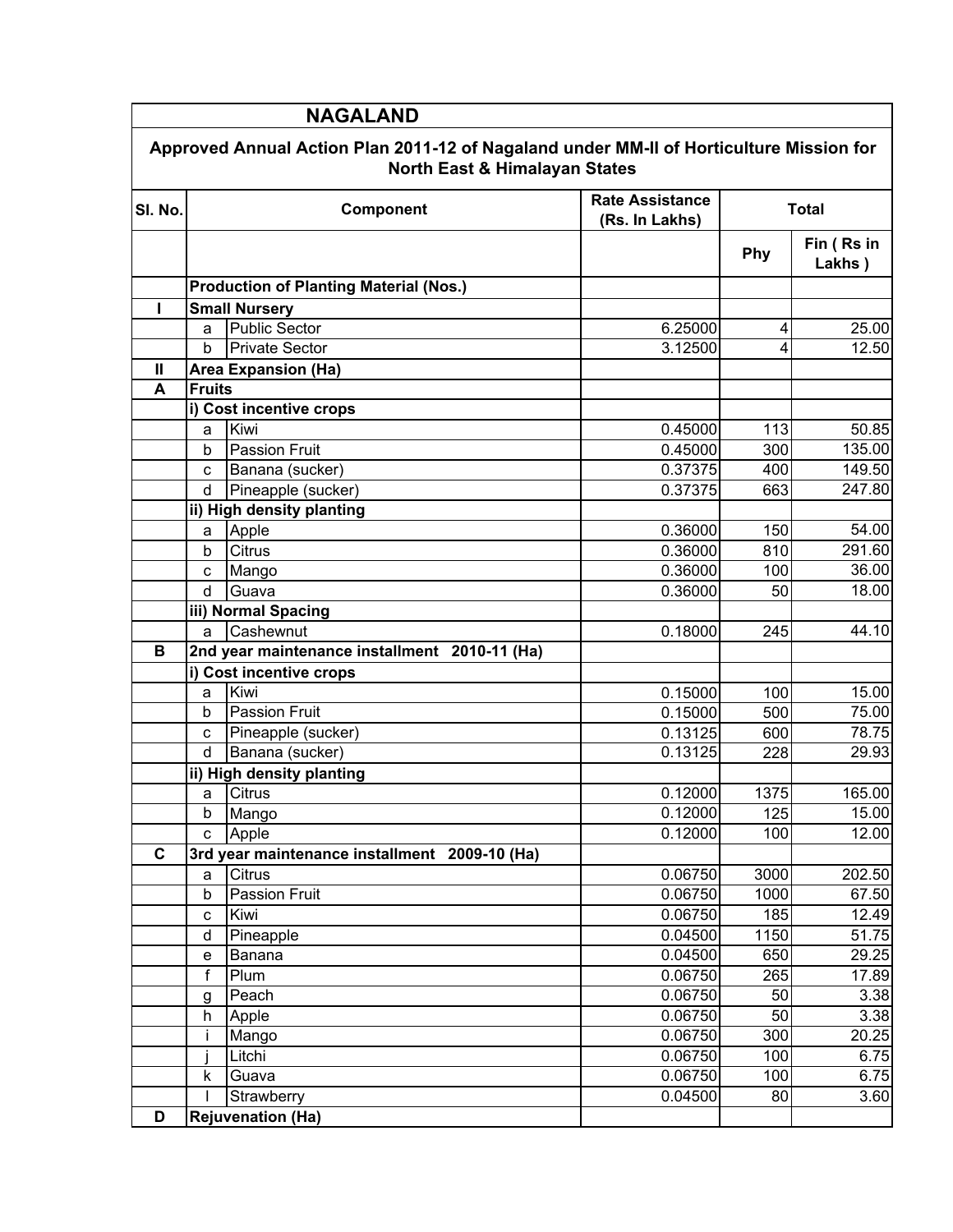| Approved Annual Action Plan 2011-12 of Nagaland under MM-II of Horticulture Mission for<br>North East & Himalayan States |                         |                                                         |                                          |              |                      |
|--------------------------------------------------------------------------------------------------------------------------|-------------------------|---------------------------------------------------------|------------------------------------------|--------------|----------------------|
| SI. No.                                                                                                                  |                         | Component                                               | <b>Rate Assistance</b><br>(Rs. In Lakhs) | <b>Total</b> |                      |
|                                                                                                                          |                         |                                                         |                                          | Phy          | Fin (Rs in<br>Lakhs) |
|                                                                                                                          | a                       | Citrus                                                  | 0.15000                                  | 700          | 105.00               |
| Е                                                                                                                        |                         | <b>Vegetables (Ha)</b>                                  |                                          |              |                      |
|                                                                                                                          | a                       | Open Pollinated                                         | 0.22500                                  | 750          | 168.75               |
|                                                                                                                          | b                       | Hybrid                                                  | 0.33750                                  | 375          | 126.56               |
| F                                                                                                                        |                         | Spices (Ha)                                             |                                          |              |                      |
|                                                                                                                          |                         | i) Seed & Rhizomatic Spices                             |                                          |              |                      |
|                                                                                                                          | a                       | Ginger                                                  | 0.18750                                  | 225          | 42.19                |
|                                                                                                                          | b                       | Turmeric                                                | 0.18750                                  | 250          | 46.88                |
|                                                                                                                          | C                       | Naga Chilli                                             | 0.18750                                  | 350          | 65.63                |
|                                                                                                                          | d                       | Large cardamom                                          | 0.18750                                  | 515          | 96.56                |
|                                                                                                                          |                         | ii) Perennial Spices                                    |                                          |              |                      |
|                                                                                                                          | a                       | <b>Black pepper</b>                                     | 0.30000                                  | 213          | 63.90                |
|                                                                                                                          |                         | iii) Cost Intensive Aromatic Plants (Ha)                |                                          |              |                      |
|                                                                                                                          | a                       | Lemongrass                                              | 0.56250                                  | 150          | 84.38                |
| G                                                                                                                        |                         | Flower (Ha)                                             |                                          |              |                      |
|                                                                                                                          | i)                      | <b>Cut Flowers</b>                                      |                                          |              |                      |
|                                                                                                                          | a                       | Lilium                                                  | 0.52500                                  | 275          | 144.38               |
|                                                                                                                          | b                       | Rose                                                    | 0.52500                                  | 140          | 73.50                |
|                                                                                                                          | C                       | Alstreomeria                                            | 0.52500                                  | 140          | 73.50                |
|                                                                                                                          | d                       | Anthurium                                               | 0.52500                                  | 75           | 39.38                |
|                                                                                                                          | e                       | Orchids                                                 | 0.52500                                  | 75           | 39.38                |
|                                                                                                                          | f                       | Gerbera                                                 | 0.52500                                  | 80           | 42.00                |
| $\mathbf{III}$                                                                                                           |                         | <b>Creation of Water Resource (Unit) (Nos.)</b>         |                                          |              |                      |
|                                                                                                                          | Water harvesting System |                                                         | 1.03                                     | 130          | 133.90               |
| IV                                                                                                                       |                         | <b>Protected Cultivation (Sqmt.)</b>                    |                                          |              |                      |
|                                                                                                                          | A                       | <b>Green House</b>                                      |                                          |              |                      |
|                                                                                                                          | i)                      | Tubular Struture (Flowers)                              | 0.004675                                 | 30000        | 140.25               |
|                                                                                                                          | $\mathsf{ii}$           | Tubular Struture (Vegetables)                           | 0.004675                                 | 10000        | 46.75                |
|                                                                                                                          | B                       | <b>Plastic Mulching (Ha)</b>                            | 0.10000                                  | 240          | 24.00                |
| $\mathsf{V}$                                                                                                             |                         | Integrated Nutrient Management (Ha)                     | 0.01000                                  | 4800         | 48.00                |
| VI                                                                                                                       |                         | Integrated Pest Management (Ha)                         | 0.01000                                  | 3600         | 36.00                |
| VII                                                                                                                      |                         | <b>Organic Farming (Nos.)</b>                           |                                          |              |                      |
|                                                                                                                          | $\vert i)$              | Adoption of Organic Farming (2nd Year from 2010-<br>11) | 0.03000                                  | 1100         | 33.00                |
|                                                                                                                          | lii)                    | Adoption of Organic Farming (1st Year from 2010-<br>11) | 0.04000                                  | 2000         | 80.00                |
|                                                                                                                          | iii)                    | Organic Certification (2nd Year from 2010-11)           | 1.50                                     | 5            | 7.50                 |
|                                                                                                                          | iv)                     | Organic Certification (1st Year from 2010-11)           | 1.50                                     |              | 7.50                 |
|                                                                                                                          | V)                      | HDPE vermi bed                                          | 0.05000                                  | 200          | 10.00                |
| <b>VIII</b>                                                                                                              |                         | Pollination support through Bee Keeping (Nos.)          |                                          |              |                      |
|                                                                                                                          | i)                      | Bee colonies                                            | 0.00700                                  | 1500         | 10.50                |
|                                                                                                                          | ii)                     | Bee hives                                               | 0.00800                                  | 1500         | 12.00                |
| $\mathsf{I} \mathsf{X}$                                                                                                  |                         | <b>Mechanization of Horticulture (Nos.)</b>             |                                          |              |                      |